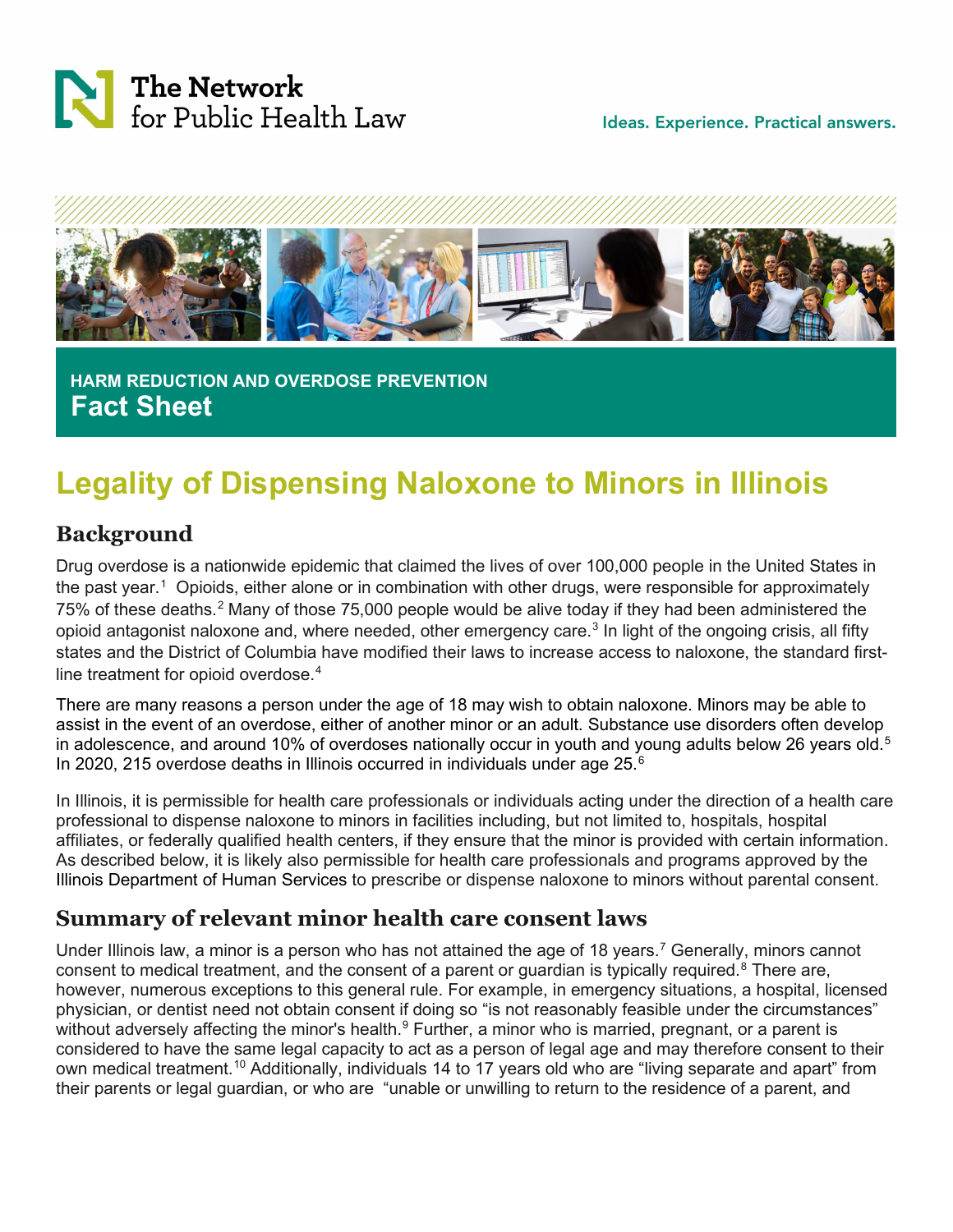managing his or her own personal affairs" may consent to certain limited primary care services.<sup>[11](#page-4-2)</sup> These services likely include naloxone prescribing and receipt. [12](#page-4-3)

In addition to these status-based circumstances, there are certain relevant condition-related circumstances under which minors may consent to treatment. One such circumstance pertains to any minor 12 years or older who "may be determined to be an intoxicated person or a person with a substance use disorder… or who may have a family member who abuses drugs or alcohol."<sup>[13](#page-4-4)</sup> Illinois law permits such individuals to consent to "health care services or counseling related to the prevention, diagnosis, or treatment of… drug use or alcohol consumption by the minor or the effects on the minor of drug or alcohol abuse by a member of the minor's family."[14](#page-4-5) Unless the person furnishing treatment believes that the involvement of the family will be detrimental to the progress and care of the minor, "[a]nyone involved in the furnishing of health services care to the minor or counseling related to [such treatment]… shall, upon the minor's consent, make reasonable efforts, to involve the family of the minor in his or her treatment."[15](#page-4-6)

### **Prescribing and dispensing naloxone to minors**

In addition to the situations above in which minors may access naloxone without parental or guardian consent, minors are likely permitted to obtain the medication pursuant to the Illinois Drug Overdose Prevention Program (DOPP). Under the relevant law:

Notwithstanding any provision of or requirement otherwise imposed by the Pharmacy Practice Act, the Medical Practice Act of 1987, or any other law or rule…a health care professional or other person acting under the direction of a health care professional may, directly or by standing order, obtain, store, and dispense an opioid antagonist to a patient in a facility that includes, but is not limited to, a hospital, a hospital affiliate, or a federally qualified health center if [certain information]… is provided to the patient.[16](#page-4-7)

The law does not define "facility," however, its definition of "patient" as "a person who is not at risk of opioid overdose but who, in the judgment of the physician, advanced practice registered nurse, or physician assistant, may be in a position to assist another individual during an overdose and who has received certain required information," does not exclude minors.<sup>[17](#page-4-8)</sup> Obtaining, storing, or dispensing naloxone to minors under this provision likely does not require parental or guardian consent, as the paragraph includes a provision that the law applies "[n]otwithstanding…any other law or rule."[18](#page-4-9) Individuals acting under this provision are protected from criminal liability, except for in cases of willful and wanton misconduct, as well as from liability under professional licensing statutes.[19](#page-4-10)

Outside of such facilities, parent or guardian consent is likely not required for minors to obtain naloxone from medical providers, pharmacists pursuant to the statewide standing order, $^{20}$  $^{20}$  $^{20}$  or from an authorized DOPP. $^{21}$  $^{21}$  $^{21}$  The DOPP law provides criminal immunity as well as immunity from any violation of professional licensing statutes to health care professionals who directly or by standing order prescribe or dispense an opioid antagonist in good faith absent willful and wanton misconduct to:

(a) a patient who, *in the judgment of the health care professional*, is capable of administering the drug in an emergency, or (b) a person who is not at risk of opioid overdose but who, *in the judgment of the health care professional*, may be in a position to assist another individual during an opioid-related drug overdose and who has received basic instruction on how to administer an opioid antagonist. $22$ (emphasis added).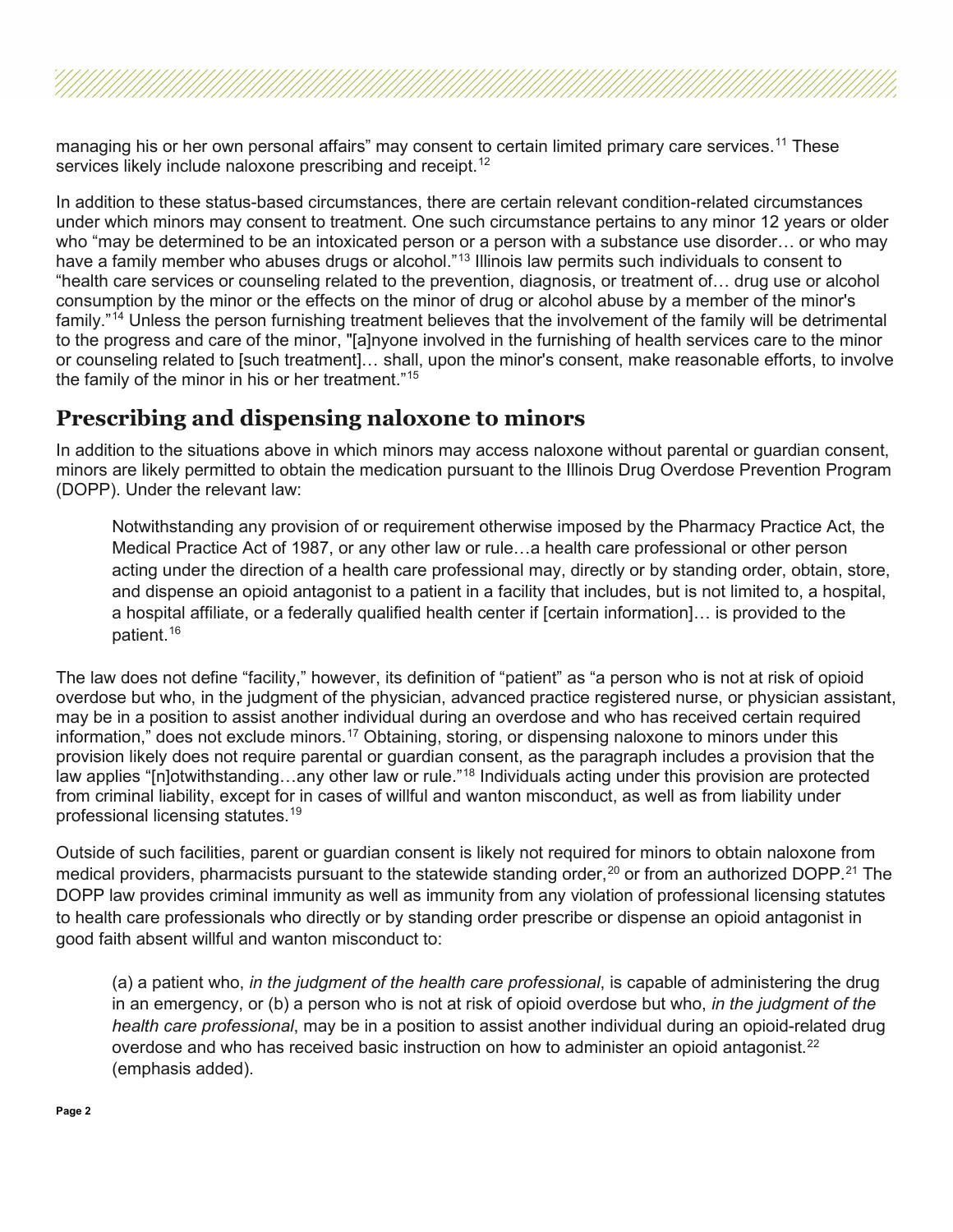The DOPP law places no age limits on the recipients of naloxone and instead leaves judgment for appropriateness of providing naloxone up to the health care professional based on the individual's capability or potential opportunity to *administer* the drug. Such prescribing or dispensing is likely not the kind of treatment for which medical informed consent is required, as the recipient does not undergo any sort of treatment, and "[t]he gravamen in an informed consent case requires the plaintiff to 'point to significant undisclosed information relating to the treatment which would have altered her decision to undergo it. $\mathrm{''23}$  $\mathrm{''23}$  $\mathrm{''23}$ 

The Illinois Department of Human Services may also authorize programs to prescribe, dispense, and distribute naloxone.<sup>[24](#page-4-15)</sup> For the reasons above, parental or guardian consent is not required for laypeople to distribute to minors as part of an authorized DOPP program. However, laypeople dispensing naloxone are not entitled to criminal or licensing statute immunities unless they are doing so under the direction of a health care professional in a "facility" including, but not limited to, a hospital, a hospital affiliate, or a federally qualified health center. [25](#page-4-16)

Absent willful and wanton misconduct, Illinois law provides immunity from civil and criminal liability and violations of professional licensing statutes to lay people who have received certain information and who administer an opioid antagonist to another person without fee in a good faith belief that the other person is experiencing an overdose.<sup>[26](#page-4-17)</sup> As this law imposes no restrictions on the individuals to whom immunity is granted, immunity from civil and criminal liability for the administration of naloxone almost certainly applies to minors to the same extent as it does to those of the age of majority.

# **Distributing and administering naloxone in schools**

In Illinois, schools may maintain certain medications, including naloxone, for administration in an emergency.<sup>[27](#page-4-18)</sup> Only school nurses and trained personnel<sup>[28](#page-4-19)</sup> are permitted to administer naloxone,<sup>[29](#page-5-0)</sup> and schools are required to report such administration to the Illinois State Board of Education.<sup>[30](#page-5-1)</sup> When a school nurse or trained person administers naloxone to an individual who they in good faith believe is having an opioid overdose, the school and school district, its employees and agents, and the medical professional providing the prescription for the naloxone are protected from liability or professional discipline, except for willful and wanton misconduct, as a result of any injury "arising from the use of an opioid antagonist…regardless of whether authorization was given by the pupil's parents or guardians or by the pupil's physician, physician assistant, or advanced practice registered nurse."<sup>[31](#page-5-2)</sup>

The Illinois school naloxone administration code does not address the prophylactic dispensing or distribution of naloxone to students in school settings.<sup>32</sup> It is not clear whether a school would be considered a "facility" under the DOPP law.[33](#page-5-4) However, authorized DOPPs may likely distribute naloxone in schools to the same extent as they may distribute to minors in other settings.

# **Conclusion**

Illinois's naloxone access law, which is designed to increase access to this lifesaving medication, does not exclude minors from either its naloxone access or liability protection provisions.<sup>[34](#page-5-5)</sup> In most cases, dispensing naloxone to minors likely does not require parental consent, as it is either being dispensed for use on another individual and therefore does not require medical consent, or is exempted by a provision of Illinois's Consent by Minors to Health Care Services Act pertaining to substance use disorders.<sup>[35](#page-5-6)</sup>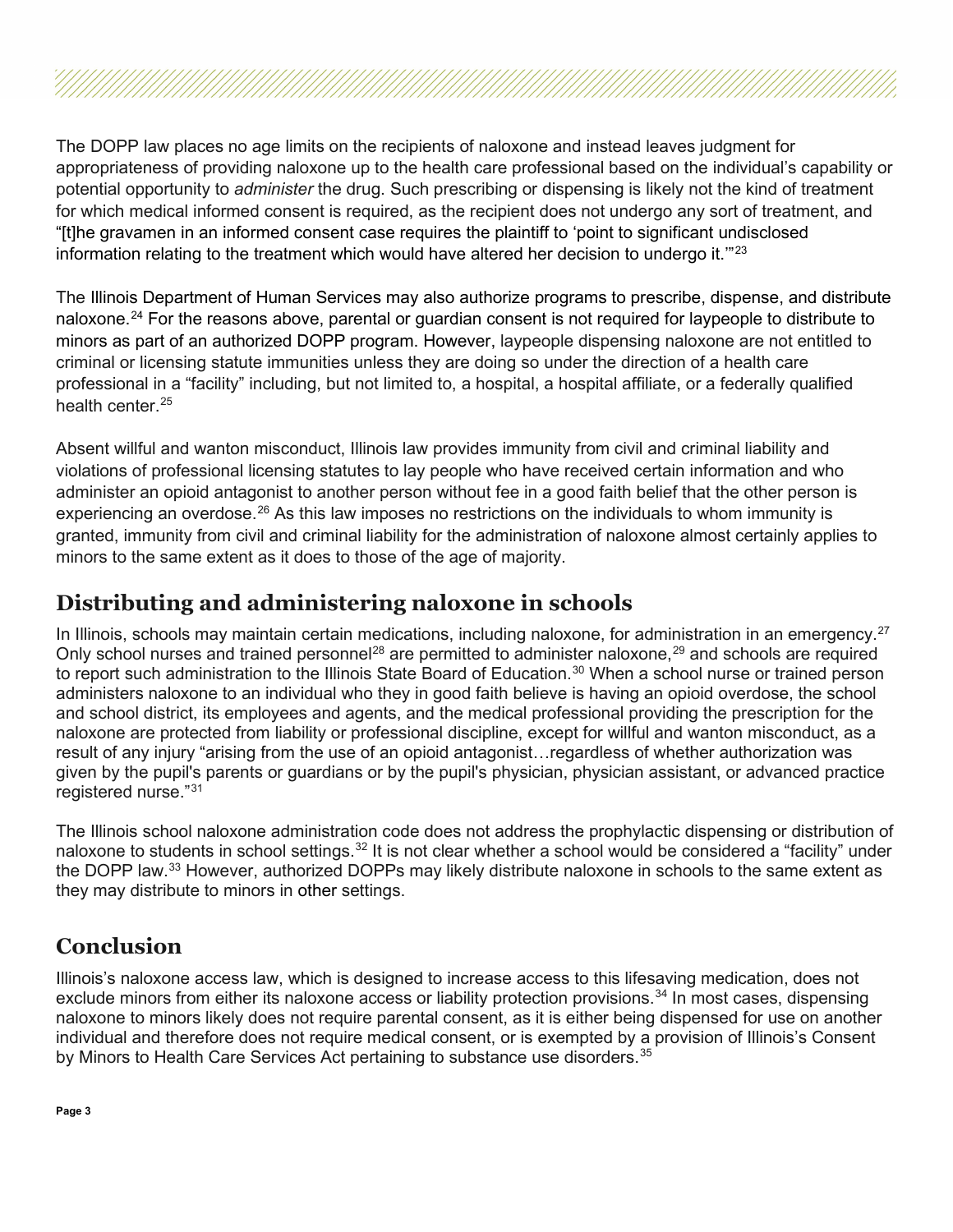Minors in Illinois can likely access naloxone without parental or guardian consent in several ways, including from "a facility that includes, but is not limited to, a hospital, a hospital affiliate, or a federally qualified health center,"<sup>[36](#page-5-7)</sup> from pharmacists pursuant to Illinois' standing naloxone order,<sup>[37](#page-5-8)</sup> from authorized opioid overdose education and naloxone distribution programs,<sup>[38](#page-5-9)</sup> and from health care professionals prescribing to a minor who is capable of administering naloxone or may be in a position to assist with an overdose. $^{\rm 39}$  $^{\rm 39}$  $^{\rm 39}$ 

Health care professionals, including pharmacists, are likely protected from criminal liability and liability under professional licensing statutes for the prescribing and dispensing of naloxone to minors to the same extent as they are for dispensing or prescribing to adults.<sup>[40](#page-5-11)</sup> Laypeople dispensing naloxone are entitled to criminal or licensing statute immunities if they do so under the direction of a health care professional in a "facility" including, but not limited to, a hospital, a hospital affiliate, or a federally qualified health center. [41](#page-5-12)

#### **SUPPORTERS**

Robert Wood Johnson Foundation

**Support for the Network provided by the Robert Wood Johnson Foundation. The views expressed in this document do not necessarily reflect the views of the Foundation.**

**This document was developed by Kendall Schutzer with assistance from Corey Davis, JD, MSPH and Amy Lieberman, JD at the Network for Public Health Law's Harm Reduction Legal Project [\(harmreduction@networkforphl.org\)](mailto:harmreduction@networkforphl.org) in March 2022. The information provided in this document does not constitute legal advice or legal representation. For legal advice, please consult specific legal counsel.**

**March 2022**

<span id="page-3-0"></span>

| <sup>1</sup> National Center for Health Statistics. Vital Statistics Rapid Release: Provisional Drug Overdose Death Counts. 2022; |  |
|-----------------------------------------------------------------------------------------------------------------------------------|--|
| https://www.cdc.gov/nchs/nvss/vsrr/drug-overdose-data.htm. Accessed March 1, 2022.                                                |  |

#### <span id="page-3-1"></span><sup>2</sup> *Id.*

<span id="page-3-3"></span><span id="page-3-2"></span> $3$  Opioid overdose is caused by excessive depression of the respiratory and central nervous systems. Naloxone, a κ- and δ, and  $\mu$ opioid receptor competitive antagonist, works by displacing opioids from these receptors, thereby reversing their depressant effect. *See*  Chamberlain JM, Klein BL. A comprehensive review of naloxone for the emergency physician. *Am J Emerg Med.* 1994;12(6):650-660. <sup>4</sup> For a comprehensive list of state naloxone access laws, *see* Network for Public Health Law, Legal Interventions to Reduce Overdose Mortality: Naloxone Access Laws. 2021; [https://www.networkforphl.org/wp-content/uploads/2021/04/NAL-FINAL-4-12.pdf](https://www.networkforphl.org/wp-content/uploads/2021/04/NAL-FINAL-4-12.pdf.%20Accessed%20February%2022)*.* Accessed [February 22,](https://www.networkforphl.org/wp-content/uploads/2021/04/NAL-FINAL-4-12.pdf.%20Accessed%20February%2022) 2022.

<span id="page-3-4"></span>5 Nicholas Chadi & Scott E. Hadland, *Youth Access to Naloxone: The Next Frontier*?, 65 J. Adolescent Health 571, 571 (2019). 6 Noozi O. Ezike, *Statewide Semiannual Opioid Report* (2021).

<span id="page-3-5"></span>[https://dph.illinois.gov/content/dam/soi/en/web/idph/publications/idph/topics-and-services/opioids/idphdata/idph-semiannual-opioid](https://dph.illinois.gov/content/dam/soi/en/web/idph/publications/idph/topics-and-services/opioids/idphdata/idph-semiannual-opioid-report-august-2021.pdf)[report-august-2021.pdf](https://dph.illinois.gov/content/dam/soi/en/web/idph/publications/idph/topics-and-services/opioids/idphdata/idph-semiannual-opioid-report-august-2021.pdf) (last visited Mar 3, 2022).

<span id="page-3-6"></span><sup>7</sup> 755 Ill. Comp. Stat. Ann. 5/11-1.

<span id="page-3-7"></span><sup>8</sup> 410 Ill. Comp. Stat. Ann. 210/2. ("Any parent, including a parent who is a minor, *may* consent to the performance upon his or her child of a health care service by a physician licensed to practice medicine in all its branches, a chiropractic physician, a licensed optometrist, a licensed advanced practice registered nurse, or a licensed physician assistant or a dental procedure by a licensed dentist." (emphasis added).). The statute spells out specific instances where minors may consent for themselves, but these exceptions are not exhaustive. For example, "if the evidence is clear and convincing that the minor is mature enough to appreciate the consequences of her actions, and that the minor is mature enough to exercise the judgment of an adult, then the mature minor doctrine affords her the common law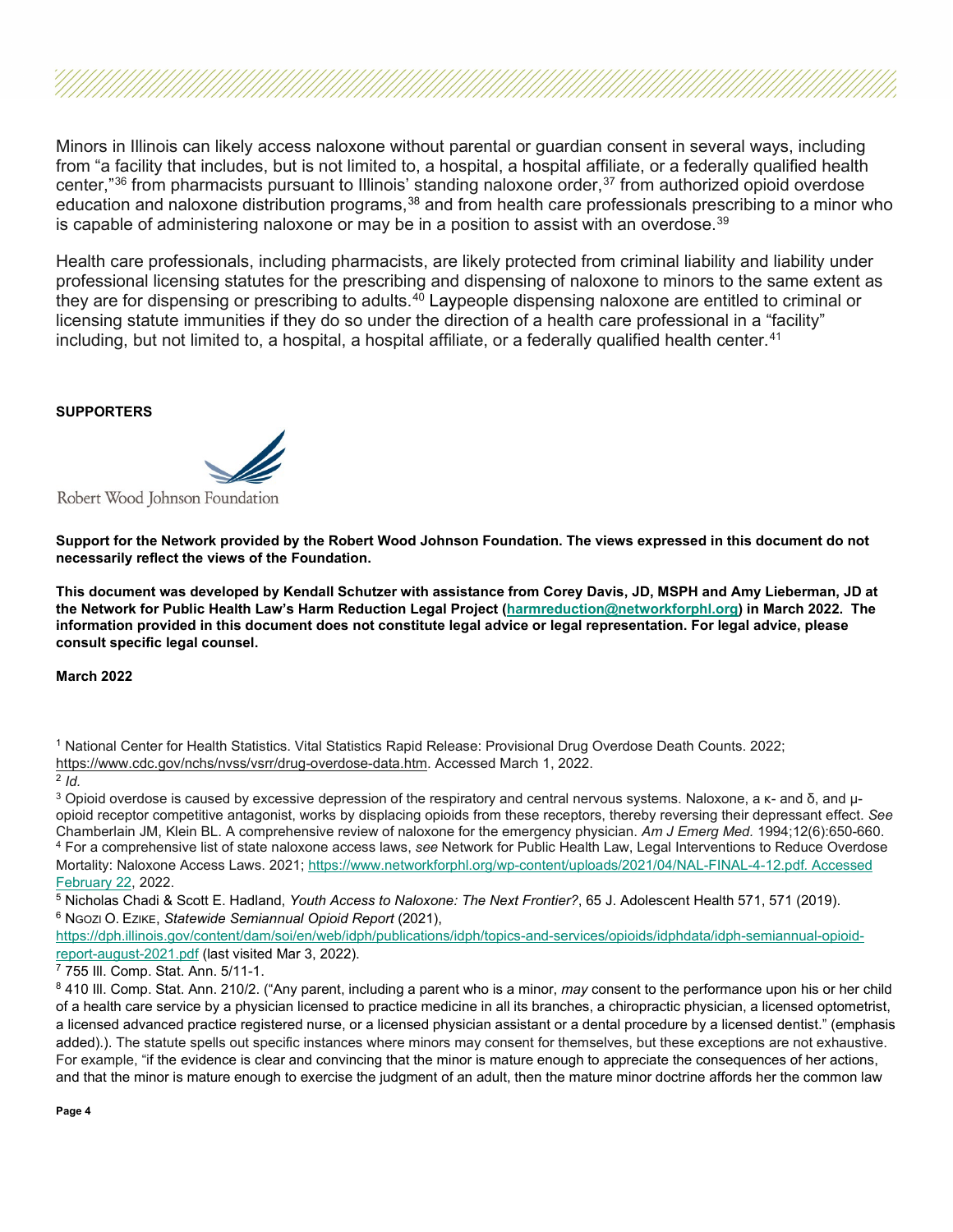right to consent to or refuse medical treatment." *In re E.G.*, 549 N.E.2d 322; 327–28. (Ill. 1989) (holding that minor whom court has determined to possess requisite degree of maturity has limited right to refuse life-sustaining medical treatment). "[T]he legislature did not intend that there be an absolute 18–year–old age barrier prohibiting minors from consenting to medical treatment." *In re E.G.*, 549 N.E.2d 322, 325–26 (Ill. 1989).

<span id="page-4-0"></span><sup>9</sup> 410 III. Comp. Stat. Ann. 210/3(a).

<span id="page-4-1"></span><sup>10</sup> 410 Ill. Comp. Stat. Ann. 210/1. *See also* Rachel Nolan, *Consent by Minors to Medical Treatment* (2021), [https://www.team](https://www.team-iha.org/files/non-gated/legal/consent-by-minors.aspx?ext=.)[iha.org/files/non-gated/legal/consent-by-minors.aspx?ext=.](https://www.team-iha.org/files/non-gated/legal/consent-by-minors.aspx?ext=.) (last visited Feb 18, 2022) (summarizing legal-status-related exceptions to minor health care consent laws in Illinois).

<span id="page-4-2"></span> $11$  Even under these circumstances, certain conditions must be met: (1) the health care professional must reasonably believe that the minor seeking care understands the benefits and risks of any proposed primary care or services; and (2) the minor seeking care must be identified in writing as a "minor seeking care" as defined in 410 Ill. Comp. Stat. Ann. 210/1.5(e) by an adult relative, a representative of a homeless service agency, an Illinois licensed attorney, a public school homeless liaison or school social worker, a social service agency, or a representative of a religious organization. 410 Ill. Comp. Stat. Ann. 210/1.5.

<span id="page-4-4"></span><span id="page-4-3"></span> $12$  410 III. Comp. Stat. Ann. 210/1.5(e) ("Primary care services' means health care services that include screening, counseling, immunizations, medication, and treatment of illness and conditions customarily provided by licensed health care professionals in an outpatient setting, eye care services, excluding advanced optometric procedures, provided by optometrists, and services provided by chiropractic physicians according to the scope of practice of chiropractic physicians under the Medical Practice Act of 1987. 'Primary care services' does not include invasive care, beyond standard injections, laceration care, or non-surgical fracture care."). <sup>13</sup> 410 III. Comp. Stat. Ann. 210/4. Similar provisions apply to minors 12 years or older who may have come into contact with any sexually transmitted disease. *Id.* Additionally, for any minor who is a victim of a sex crime included in Sections 11-1.20 through 11-1.60 of the Criminal Code of 2012, parent or legal guardian consent is not required to "authorize a hospital, physician, chiropractic physician, optometrist, advanced practice registered nurse, physician assistant, or other medical personnel to furnish health care services or counseling related to the diagnosis or treatment of any disease or injury arising from such offense." 410 Ill. Comp. Stat. Ann. 210/3(b). <sup>14</sup> 410 Ill. Comp. Stat. Ann. 210/4.

<span id="page-4-6"></span><span id="page-4-5"></span><sup>15</sup> 410 III. Comp. Stat. Ann. 210/4. Additionally, "any qualified person employed (i) by an organization licensed or funded by the Department of Human Services, (ii) by units of local government, or (iii) by agencies or organizations operating drug abuse programs funded or licensed by the Federal Government or the State of Illinois or any qualified person employed by or associated with any public or private alcoholism or drug abuse program licensed by the State of Illinois …who provides *counseling* to a minor who abuses drugs or alcohol or has a family member who abuses drugs or alcohol shall not inform the parent, parents, guardian, or other responsible adult of the minor's condition or treatment without the minor's consent unless that action is, in the person's judgment, necessary to protect the safety of the minor, a family member, or another individual." 410 III. Comp. Stat. Ann. 210/5 (emphasis added).

<span id="page-4-7"></span><sup>16</sup> 20 Ill. Comp. Stat. Ann. 301/5-23(d)(1.5).

<span id="page-4-8"></span><sup>17</sup> 20 Ill. Comp. Stat. Ann. 301/5-23(d)(4).

<span id="page-4-9"></span><sup>18</sup> 20 Ill. Comp. Stat. Ann. 301/5-23(d)(1.5).

<span id="page-4-10"></span><sup>19</sup> 20 Ill. Comp. Stat. Ann. 301/5-23 (d)(1.5).

<span id="page-4-11"></span><sup>20</sup> Illinois's statewide standing order for naloxone acts as a prescription that allows pharmacists, pharmacies, and authorized opioid overdose education and naloxone distribution programs to obtain and distribute naloxone. Illinois Naloxone Standardized Procedure, (2019),<https://dph.illinois.gov/content/dam/soi/en/web/idph/files/naloxone-so-procedures.pdf> (last visited Feb 18, 2022).

<span id="page-4-12"></span><sup>21</sup> The DOPP law permits the Illinois Department of Human Services (IDHS) to establish or authorize programs for prescribing, dispensing, or distributing opioid antagonists for the treatment of drug overdose including "to a person who is not at risk of opioid overdose but who, in the judgment of the health care professional, may be in a position to assist another individual during an opioidrelated drug overdose and who has received basic instruction on how to administer an opioid antagonist." 20 Ill. Comp. Stat. Ann. 301/5-23(b)(1).

<span id="page-4-13"></span><sup>22</sup> 20 Ill. Comp. Stat. Ann. 301/5-23(d)(1) (emphasis added).

<span id="page-4-14"></span><sup>23</sup> *Davis v. Kraff*, 937 N.E.2d 306, 315 (Ill. App. Ct. 2010) (quoting *Coryell v. Smith*, 653 N.E.2d 1317, 1319 (Ill. App. Ct 1995).

<span id="page-4-15"></span><sup>24</sup> 20 Ill. Comp. Stat. Ann. 301/5-23(b)(1).

<span id="page-4-16"></span><sup>25</sup> 20 Ill. Comp. Stat. Ann. 301/5-23(d)(1.5)

<span id="page-4-17"></span><sup>26</sup> 20 Ill. Comp. Stat. Ann. 301/5-23 (d)(2).

<span id="page-4-18"></span><sup>27</sup> Ill. Admin. Code tit. 23, § 1.540.

<span id="page-4-19"></span><sup>28</sup> Trained personnel means any school employee or authorized volunteer personnel who has completed training to recognize an opioid overdose. 105 Ill. Comp. Stat. Ann. 5/22-30(a). Trained personnel must submit proof of completion of a training curriculum that meets requirements laid out in 105 Ill. Comp. Stat. Ann. 5/22-30 (h-5) as well as proof of CPR training. 105 Ill. Comp. Stat. Ann. 5/22-30(g).